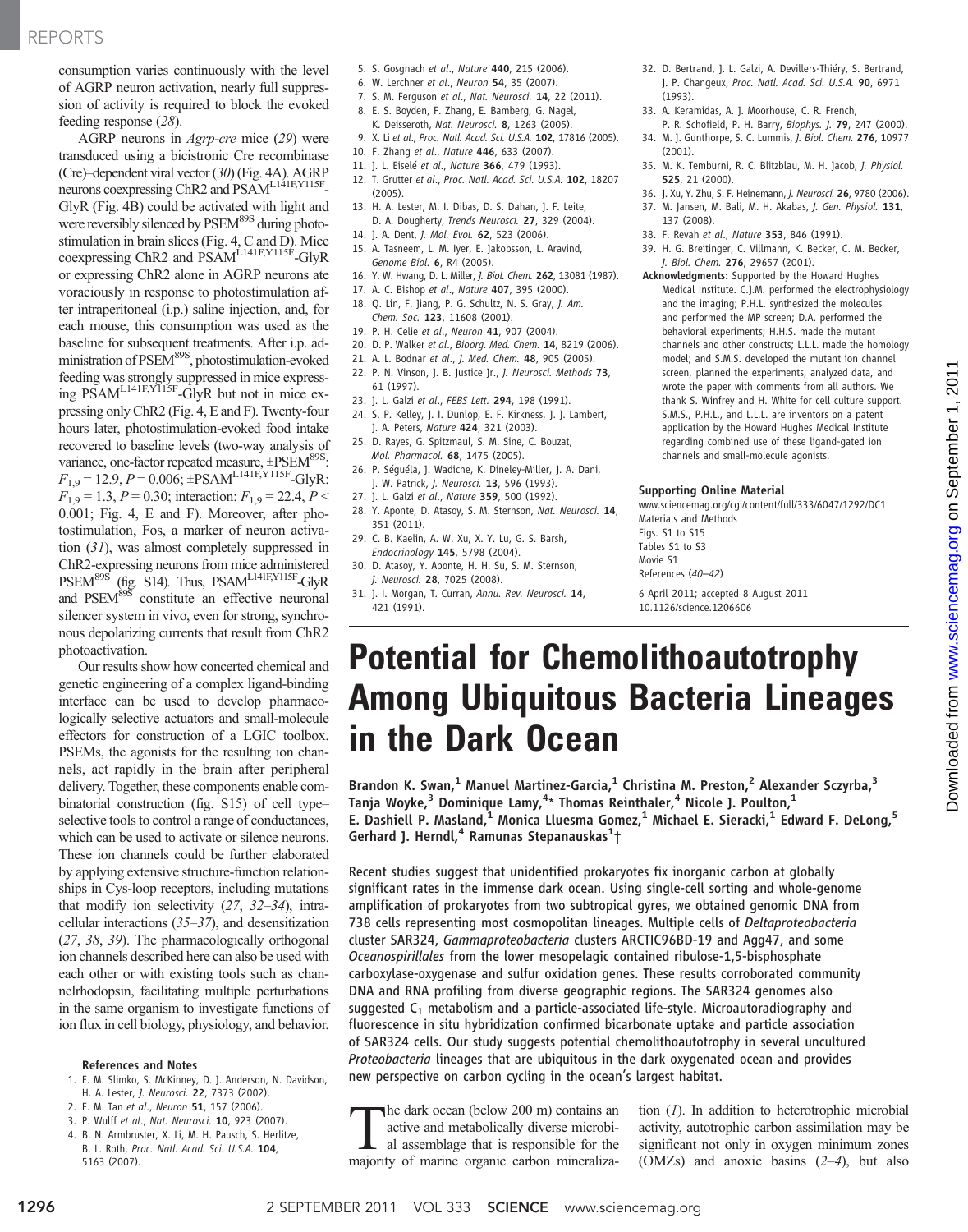is indicative of their significance in biogeochem-REPORTS

throughout the oxygenated water column (5–7). In the North Atlantic, the dark ocean's primary production is 20 to 40% of the photic zone's exported production and may be of the same order of magnitude as the dark ocean's heterotrophic production (6). It has been generally assumed that the predominant type of autotrophy in the dark ocean is  $CO<sub>2</sub>$  fixation through the 3hydroxypropionate/4-hydroxybutyrate cycle, driven by the archaeal marine group I Crenarchaea and fueled by ammonia oxidation (8, 9). However, archaeal nitrification may be insufficient to support the measured inorganic carbon fixation rates in some regions of the North Atlantic  $(6, 10, 11)$ . Thus, as yet unidentified microbial lineages and energy sources may be responsible for a significant fraction of carbon fixation in the dark ocean. The paucity of representative pure cultures has hindered experimental and genomic studies of the majority of bacterioplankton from the deep ocean so far.

We used single-cell sorting and DNA sequencing to identify the predominant bacterial lineages in the mesopelagic that contain genes for inorganic carbon fixation (12). This approach can link phylogenetic [such as small subunit ribosomal RNA (SSU rRNA)] and metabolic marker genes by sequencing them from the same cell obtained directly from its environment, without the need for cultivation (13–17). Using single-cell sorting and whole-genome amplification, we generated libraries of prokaryotic single amplified genomes (SAGs) from surface and mesopelagic samples from the South Atlantic and North Pacific Subtropical Gyres (figs. S1 and S2). By polymerase chain reaction (PCR) and subsequent sequencing of the SSU rRNA genes, we identified 502 mesopelagic and 236 surfaceocean prokaryote SAGs (Fig. 1 and Table 1). Microbial community composition, as determined by SAG libraries, differed between the surface and the mesopelagic zones within each gyre. In contrast, microbial composition was similar between samples collected at similar depths at the two stations, especially for the mesopelagic (Fig. 1), in agreement with past studies employing more traditional molecular techniques (18, 19). Overall, our SAG libraries captured the majority of previously described uncultivated marine lineages and opened the door for their genomic study (Fig. 1 and figs. S3 to S11).

Using PCR, we screened mesopelagic SAGs for several key genes mediating carbon fixation and chemolithotrophic energy production (table S1) and found that Deltaproteobacteria cluster SAR324, Gammaproteobacteria clusters ARCTIC96BD-19 and Agg47, and some Oceanospirillales possess genes for both carbon fixation and sulfur oxidation (Fig. 2). PCR did not detect genes central to the reductive tricarboxylic acid cycle. However, sequences (cbbL and cbbM) coding for the large subunit of ribulose-1,5-bisphosphate carboxylase-oxygenase (RuBisCO), a key enzyme mediating the Calvin-Benson-Bassham (CBB) cycle, were recovered from 47% of SAR324 (the first record of RuBisCO in Deltaproteobacteria), 25% of Gammaproteobacteria, and 12% of all mesopelagic bacteria SAGs. These gene frequencies represent minimal estimates and may be higher within the bacterioplankton. Several inherent limitations in the PCR-based SAG screening approach applied here could lead to an underestimation of these frequencies, including incomplete wholegenome amplification, PCR primer mismatches, and PCR template secondary structures. For comparison, recA-normalized abundances of RuBisCO genes recovered from several dark ocean (≥500 m) metagenomes and a metatranscriptome at station ALOHA were 6 to 26% and 33%, respectively (table S2). Together, SAR324, ARCTIC96BD-19, Agg47, and Oceanospirillales made up 31 and 34% of all bacterial SAGs from the South Atlantic and North Pacific mesopelagic, respectively. This is consistent with previous findings of high abundances of these lineages in the dark ocean in various geographic regions (18, 20, 21), which

Genomic sequencing of two ARCTIC96BD-19 and two SAR324 SAGs (tables S7 to S9) recovered complete RuBisCO operons in all four SAGs (tables S10 to S13). Phylogenetic analysis of gene sequences and the presence of protein active sites, RuBP binding sites, and RuBisCO sequence motifs confirm that these are bona fide RuBisCO genes, in contrast to RuBisCO-like systems found in certain bacteria and archaea (fig. S12 and S13) (22). Nonfunctional genes are rare in oligotrophic bacterioplankton (23, 24). Thus, the presence of RuBisCO genes in the mesopelagic is likely to be indicative of carbon fixation via the CBB cycle by several indigenous bacterial lineages and could account for at least some of the RuBisCO proteins observed below the photic zone (25). A closely related cDNA sequence from 500 m at station ALOHA (26) provides evidence for RuBisCO gene expression in situ (fig. S12). Microautoradiography linked with catalyzed reporter deposition fluorescence in situ hybridization (MAR-CARD-FISH) performed on prokaryotes from an oceanic station in the North Atlantic (fig. S1) confirmed that at least one of the RuBisCO-containing groups, SAR324, assimilated inorganic carbon in situ (Fig. 3, A and B). The SAR324 cells constituted 6 to 17% of all prokaryotes, and 3 to 21% of SAR324 cells exhibited detectable bicarbonate assimilation throughout the meso- and bathypelagic (Fig. 3C). The bicarbonateactive SAR324 cells made up  $20.4 \pm 13.3\%$  $(n = 5$  samples) of total bicarbonate-positive 4',6diamidino-2-phenylindole–stained cells, suggesting

ical processes.



Fig. 1. Proportions of bacterial and archaeal SAGs retrieved from surface and mesopelagic stations, identified by SSU rRNA sequence analysis. Alphaprot., Alphaproteobacteria; Deltaprot., Deltaproteobacteria.

on September 1, 2011

[www.sciencemag.org](http://www.sciencemag.org/)

Downloaded from www.sciencemag.org on September 1, 2011

Downloaded from

<sup>&</sup>lt;sup>1</sup>Bigelow Laboratory for Ocean Sciences, 180 McKown Point Road, Post Office Box 475, West Boothbay Harbor, ME 04575, USA. <sup>2</sup> Monterey Bay Aquarium Research Institute, Moss Landing, CA 95064, USA. <sup>3</sup> Department of Energy Joint Genome Institute, Walnut Creek, CA 94598, USA. <sup>4</sup>Department of Marine Biology, University of Vienna, Faculty Center of Ecology, Althanstrasse 14, A-1090 Vienna, Austria. <sup>5</sup>Department of Biological Engineering and Department of Civil and Environmental Engineering, Massachusetts Institute of Technology, Cambridge, MA 02138, USA.

<sup>\*</sup>Present address: UMR BOREA, CNRS 7208, Muséum National d'Histoire Naturelle, 61 Rue Buffon, 75231 Paris Cedex 5, France.

<sup>†</sup>To whom correspondence should be addressed. E-mail: rstepanauskas@bigelow.org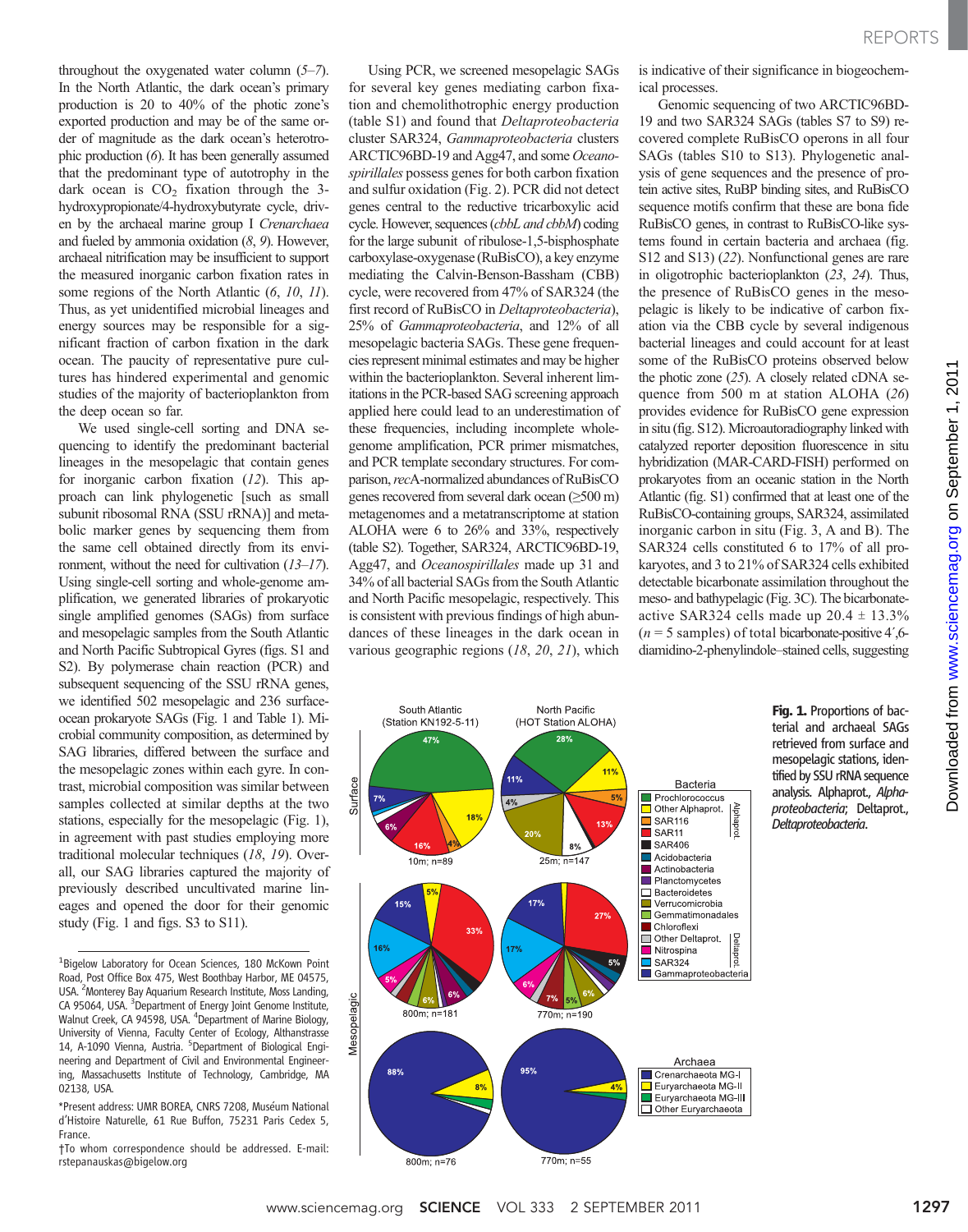### REPORTS

that SAR324 cells may be significant contributors to the dark ocean's chemoautotrophy.

RuBisCO sequences similar to those obtained from our SAGs have been detected in other dark ocean regions, including bacterial artificial chromosomes (BACs) from the Monterey Bay OMZ  $(\sim 700$  to 800 m) (figs. S1 and S12 to S14 and tables S3 to S6). The arrangement of the *cbb* operon in BAC clones was similar to that of other RuBisCO operons (27), and typical protein active sites and the RuBisCO motif were present in large-subunit sequences (fig. S13). Recently, multiple RuBisCOcontaining BAC clones were recovered from aerobic but subphotic depths (200 m) of Monterey Bay (28). A time series study of the top 200 m indicates the highest *cbbM* abundance at subphotic depths, and no correlation with the concentration of chlorophyll, indicating decoupling from direct photosynthesis (fig. S15). The high similarity of RuBisCO genes found by this and other studies in various geographic regions suggests that SAR324 cells and Gammaproteobacteria represented in our SAG libraries may be the predominant microbial groups encoding these genes in the dark ocean.

To identify potential energy sources for chemoautotrophy in the oxygenated dark ocean, we screened mesopelagic prokaryote SAGs by PCR for genes involved in sulfur, ammonia, and nitrite oxidation (table S1). We recovered amoA from the majority of mesopelagic crenarchaeal marine group I SAGs from the South Atlantic (60%) and North Pacific (81%), supporting previous reports that this crenarchaeal group is capable of nitrification (7, 9). Although no ammonia or nitrite oxidation genes were detected in any bacterial SAGs, we found several genes involved in dissimilatory sulfur oxidation (Fig. 2). Sulfur oxidation genes were found only in those bacterial taxonomic groups that also contained RuBisCO, and the same association was found in multiple cells originating from two geographically distant locations. Partial sequences coding for lineage I and II adenosine 5′-phosphosulfate (APS) reductase (aprA) were recovered from the Deltaproteobacteria SAR324 and Gammaproteobacteria lineages ARCTIC96BD-19 and Agg47 (fig. S16A). Lineage I and II *aprA* genes are affiliated with sulfur-oxidizing bacteria (SOB) and are phylogenetically distinguishable from APS reductase involved in sulfate reduction and assimilatory APS pathways (29). The *aprA* sequences from *Gamma*proteobacteria SAGs clustered with SOB lineage I, whereas SAR324 aprA sequences formed a distinct cluster within SOB lineage II, closely related to Chlorobi sequences (fig. S16A). Reversetype dissimilatory sulfite reductase (rdsrA) genes were recovered only from SAR324 SAGs and were most similar to sequences fromChlorobi(fig. S16B). The consistent co-occurrence of RuBisCO, aprA, and rdsrA genes in the same bacterial lineages suggests the potential use of dissimilatory sulfur oxidation for energetic support of autotrophic carbon fixation in these microbes.

Table 1. Summary of bacterial and archaeal SAG PCR screening results.

| <b>Station</b><br>KN192-5-11 | Depth (m)<br>10<br>800 | Total<br>SAGs*<br>311<br>1252 | <b>Identified</b><br>SAGst<br>89 (29%)<br>257 (21%) | Metabolic gene screening<br>results‡ |                       |                            |
|------------------------------|------------------------|-------------------------------|-----------------------------------------------------|--------------------------------------|-----------------------|----------------------------|
|                              |                        |                               |                                                     | <b>RuBisCO</b><br>ΝD<br>21 (12%)     | aprA<br>ND.<br>15(8%) | rdsrA<br>ND.<br>$1(0.6\%)$ |
| <b>ALOHA</b>                 | 25<br>770              | 630<br>630                    | 147 (23%)<br>245 (39%)                              | ΝD<br>23 (12%)                       | ND.<br>17(9%)         | ND<br>$2(1\%)$             |

\*Total SAGS are the number with successfully amplified DNA product. †SAGs for which high-quality SSU rRNA sequences were obtained.  $\qquad$  ‡Percentages based on the total number of identified bacterial SAGs only; ND, no data.



Fig. 2. (A) Phylogenetic tree of *Gammaproteobacteria* and *Deltaproteobacteria* SAR324 SSU rRNA sequences of mesopelagic SAGs (in color) recovered from the South Atlantic and North Pacific Subtropical Gyres. SAGs for which draft genomes were generated are marked with asterisks. The tree was inferred using maximum likelihood in the RAxML program. Bootstrap values (1000 replicates)  $\geq$ 50% are indicated at nodes. Displayed are only SAGs in which chemoautotrophy-related genes were detected. (B) Occurrence and type of carbon fixation and sulfur oxidation pathway genes recovered from SAGs.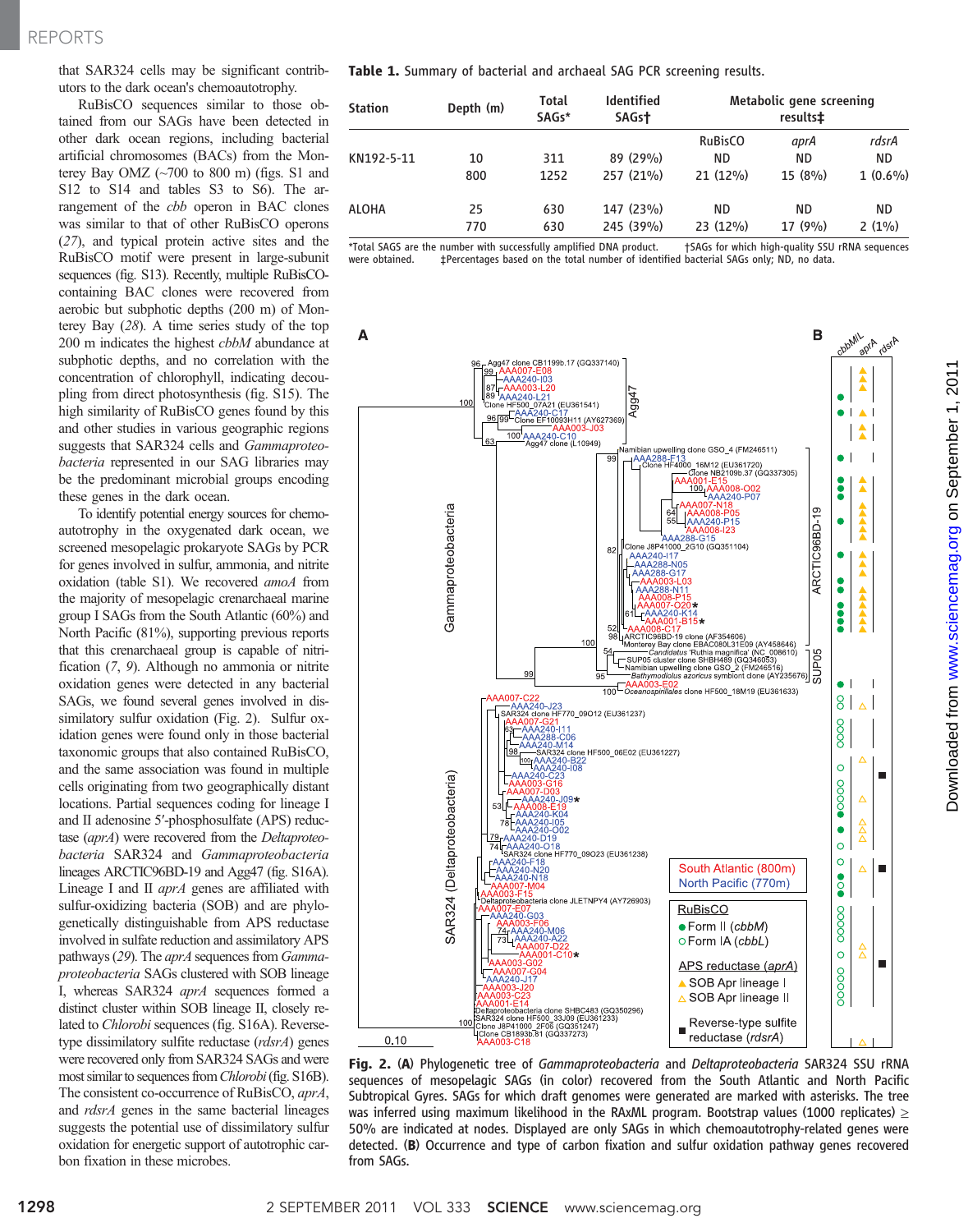on September 1, 2011

[www.sciencemag.org](http://www.sciencemag.org/)

Downloaded from www.sciencemag.org on September 1, 2011

Downloaded from

Additional sulfur oxidation genes were identified from whole-genome analysis of ARCTIC96BD-19 and SAR324 SAGs, including genes supporting thiosulfate oxidation, adenosine 5′-triphosphate (ATP) sulfurylase, and sulfate permease (tables S10 to S13). The SAR324 cells also contained genes potentially supporting the oxidation of carbon monoxide and methane and a suite of genes found in methylotrophic pathways (table S14). Together, these data suggest a flexible and opportunistic metabolic lifestyle of the SAR324 lineage.

Because these RuBisCO-containing bacterial lineages are found throughout the dark oxygenated water column (Fig. 3C and fig. S2), it is not immediately apparent what the sources of reduced sulfur compounds are that would be required for chemolithotrophic energy production. Reduced inorganic sulfur is rare outside the vicinity of hydrothermally active or upwelling regions (2, 30). Possible other sources include proteins, osmolytes (such as dimethylsulfoniopropionate), and particles, the hot spots of microbial activity that may contain anoxic microniches (5, 31, 32). Supporting the latter, we detected a suite of motility and adhesion genes in SAR324 cells (table S15) and confirmed their common association with particles in situ (Fig. 3A). Likewise, Agg47 cells have also been found to be preferentially on particles (33). Recently, an active but cryptic sulfur cycle was reported in the

OMZ waters off the coast of Chile, where sulfide produced from sulfate reduction is immediately oxidized and therefore does not accumulate in the water column (4). The ARCTIC96BD-19 lineage is phylogenetically close to the SUP05 cluster, which dominates many OMZ regions, suggesting the possibility of a similar sulfur dynamic mediated by the former lineage even in welloxygenated waters.

All four ARTIC96BD-19 and SAR324 genomes possessed multiple ATP-binding cassette (ABC) transporters for sugar transport and accessory periplasmic components, as well as several amino acid and oligopeptide transporters (table S14), often in tandem, indicating co-regulation. This suggests a likely mixotrophic lifestyle for these RuBisCO-containing lineages.

We have demonstrated that several uncultured Proteobacteria lineages that are indigenous and abundant in the dark oxygenated ocean are likely mixotrophs and have the potential for autotrophic  $CO<sub>2</sub>$  fixation, coupled to the oxidation of reduced sulfur compounds. Some of these dark ocean bacteria may also be methylotrophs, using reduced single-carbon compounds as energy sources for growth. These previously unrecognized metabolic types of dark ocean bacteria may play an important role in global biogeochemical cycles, and their activities may in part reconcile current discrepancies in the dark ocean's carbon budget.



Fig. 3. Micrographs demonstrating bicarbonate uptake and aggregation around particles by Deltaproteobacteria SAR324. (A) Overlay of transmitted-light and epifluorescence micrographs showing SAR324 cells labeled by CARD-FISH and silver grains indicating bicarbonate uptake by SAR324 (dark gray dots). Particles are also visible (faint grayish background). (B) Single-layer transmitted light micrograph for better visibility of the silver halos detected by microautoradiography and particle aggregates. (C) Vertical profiles of the percent of SAR324 cells out of total prokaryote cells, the percent of total SAR324 cells positive for dissolved inorganic <sup>14</sup>C uptake, temperature, dissolved oxygen, and salinity in the North Atlantic (58.60°N, 39.71°W) during the Dutch Geotraces-1 cruise (RV Pelagia, 5 May 2010).

#### References and Notes

- 1. P. A. del Giorgio, C. M. Duarte, Nature 420, 379 (2002).
- 2. D. A. Walsh et al., Science 326, 578 (2009).
- 3. G. T. Taylor et al., Limnol. Oceanogr. 46, 148 (2001).
- 4. D. E. Canfield et al., Science 330, 1375 (2010).
- 5. D. M. Karl, G. A. Knauer, J. H. Martin, B. B. Ward, Nature 309, 54 (1984).
- 6. T. Reinthaler, H. M. van Aken, G. J. Herndl, Deep Sea Res. Part II Top. Stud. Oceanogr. **57**, 1572 (2010).
- 7. G. J. Herndl et al., Appl. Environ. Microbiol. 71, 2303 (2005). 8. I. A. Berg, D. Kockelkorn, W. Buckel, G. Fuchs, Science
- 318, 1782 (2007). 9. C. Wuchter et al., Proc. Natl. Acad. Sci. U.S.A. 103,
- 12317 (2006).
- 10. H. Agogué, M. Brink, J. Dinasquet, G. J. Herndl, Nature 456, 788 (2008).
- 11. M. M. Varela, H. M. van Aken, E. Sintes, T. Reinthaler, G. J. Herndl, Environ. Microbiol. 13, 1524 (2011).
- 12. Materials and methods are available as supporting material on Science Online.
- 13. Y. Marcy et al., Proc. Natl. Acad. Sci. U.S.A. 104, 11889 (2007).
- 14. A. Raghunathan et al., Appl. Environ. Microbiol. 71, 3342 (2005).
- 15. R. Stepanauskas, M. E. Sieracki, Proc. Natl. Acad. Sci. U.S.A. 104, 9052 (2007).
- 16. K. Zhang et al., Nat. Biotechnol. 24, 680 (2006).
- 17. T. Woyke et al., PLoS ONE 4, e5299 (2009).
- 18. E. F. DeLong et al., Science 311, 496 (2006).
- 19. V. D. Pham, K. T. Konstantinidis, T. Palden, E. F. DeLong, Environ. Microbiol. 10, 2313 (2008).
- 20. J. Arístegui, J. M. Gasol, C. M. Duarte, G. J. Herndl, Limnol. Oceanogr. 54, 1501 (2009).
- 21. M. T. Suzuki et al., Microb. Ecol. 48, 473 (2004).
- 22. T. E. Hanson, F. R. Tabita, Proc. Natl. Acad. Sci. U.S.A. 98, 4397 (2001).
- 23. H. J. Tripp et al., Nature 464, 90 (2010).
- 24. S. J. Giovannoni et al., Science 309, 1242 (2005).
- 25. C. M. Turley, P. J. Mackie, Deep Sea Res. Part I Oceanogr. Res. Pap. 42, 1453 (1995).
- 26. Y. Shi, G. W. Tyson, E. F. DeLong, Nature 459, 266 (2009).
- 27. N. R. Hayashi, H. Arai, T. Kodama, Y. Igarashi, Biochem. Biophys. Res. Commun. 241, 565 (1997).
- 28. V. I. Rich, V. D. Pham, J. Eppley, Y. Shi, E. F. DeLong, Environ. Microbiol. 13, 116 (2011).
- 29. B. Meyer, J. Kuever, Appl. Environ. Microbiol. 73, 7664 (2007). 30. J. Radford-Knoery, C. R. German, J.-L. Charlou,
- J.-P. Donval, Y. Fouquet, Limnol. Oceanogr. 46, 461 (2001).
- 31. A. L. Shanks, M. L. Reeder, Mar. Ecol. Prog. Ser. 96, 43 (1993).
- 32. R. Stocker, J. R. Seymour, A. Samadani, D. E. Hunt,
- M. F. Polz, Proc. Natl. Acad. Sci. U.S.A. 105, 4209 (2008). 33. E. F. DeLong, D. G. Franks, A. L. Alldredge, Limnol.
- Oceanogr. 38, 924 (1993). Acknowledgments: This work was supported by NSF grants EF-826924 and OCE-0821374 (R.S. and M.E.S.), a grant from the Maine Technology Institute (Bigelow Laboratory), U.S. Department of Energy (DOE) JGI 2010 Microbes Program grant CSP77 (R.S. and M.E.S.), the David and Lucille Packard Foundation (C.M.P.), the Gordon and Betty Moore Foundation (E.F.D.), the Dutch Science Fund-Earth and Life Sciences (G.J.H.), the Austrian Science Fund-FWF and European Science Foundation EuroEEFG project MOCA (G.J.H.), and Marie Curie project ARCADIA (G.J.H.). Work conducted by the DOE Joint Genome Institute is supported by the Office of Science of the DOE under contract no. DE-AC02-05CH11231. We thank chief scientist S. Curless, the officers and crew of the RV Ka'imikai-O-Kanaloa, and the HOT team for sample collection at station ALOHA; S. Sievert of the Woods Hole Oceanographic Institute for providing PCR primer information; J. Heywood of Bigelow for collecting South Atlantic field samples: the crew of the RV Point Lobos: V. Rich for initial screening of Monterey Bay libraries; and F. Chavez, R. Michasaki, and T. Pennington for providing Monterey Bay oceanographic data. SSU rRNA and metabolic gene sequences have been deposited in GenBank with the following accession numbers: SSU rRNA, HQ675122 to HQ675859; cbbL, HQ675043 to HQ675069; cbbM, HQ675070-HQ675086; aprA, HQ675087-HQ675118; and rdsrA, HQ675119 to HQ675121. Whole-genome sequence